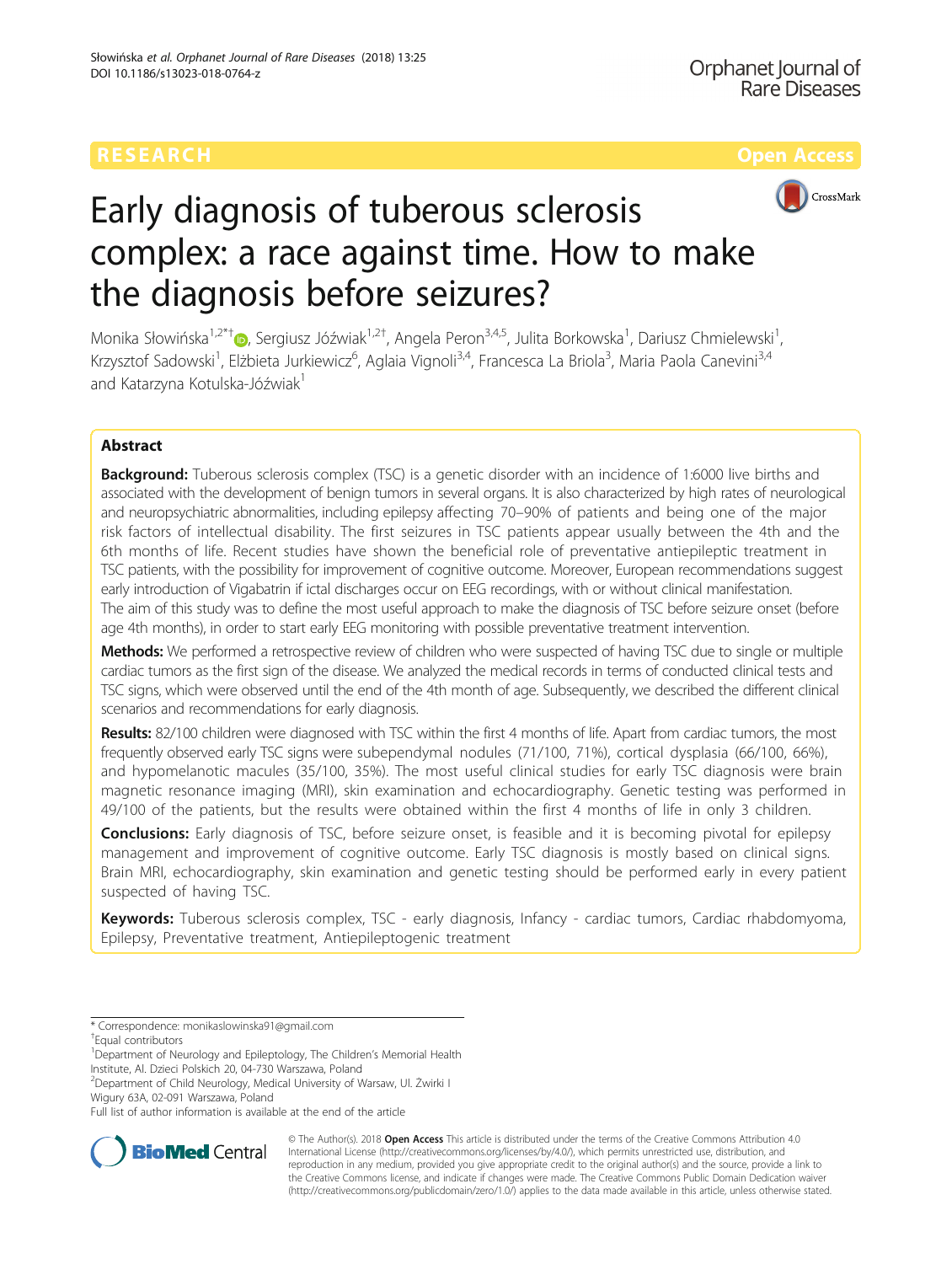# Background

Tuberous sclerosis complex (TSC) is a multisystem genetic disorder associated with the development of benign tumors (hamartomas) in several organs, including heart, brain, skin, kidney, liver and lungs. The prevalence of TSC is estimated as 1:6000 live births [\[1](#page-8-0)]. The disease is caused by heterozygous mutations in either TSC1, located on chromosome 9q34 and encoding hamartin, or TSC2 located on chromosome 16p13.3 and encoding tuberin [[1, 2\]](#page-8-0). Hamartin and tuberin form a heterodimer that suppresses the mTOR pathway, which coordinates various aspects of cell functioning, including cell growth, metabolism and proliferation [\[1](#page-8-0)]. Overactivation of the mTOR pathway in TSC patients is responsible for the development of tumors in different organs [[1, 2](#page-8-0)]. TSC is the result of a de novo mutation in 2/3 of the affected people, while is inherited in 1/3 of the patients [\[1](#page-8-0)]. TSC2 mutations are more frequent in sporadic cases and are usually associated with more severe clinical outcome [\[1](#page-8-0), [2](#page-8-0)].

In TSC patients hamartomas may develop in various organs causing different symptoms [\[1](#page-8-0)–[3\]](#page-8-0). Moreover, the clinical presentation differs between pediatric and adult individuals [\[3\]](#page-8-0). Whereas some signs may be observed even prenatally using antenatal ultrasonography or magnetic resonance imaging (MRI), other manifestations appear with age and are specific for the adult age [\[1](#page-8-0), [3, 4](#page-8-0)]. Furthermore, disease severity may vary greatly from mild to severe in patients of the same age, even among family members [\[1](#page-8-0)]. Although the diagnosis of TSC is based mostly on clinical criteria, the recommendations from the Tuberous Sclerosis Consensus Conference in 2012 accepted the identification of a pathogenic mutation in either gene as sufficient to establish the diagnosis [\[4](#page-8-0)].

TSC is characterized by high rates of neurological and neuropsychiatric abnormalities, which represent a major cause of morbidity [[5](#page-8-0)]. The vast majority of patients show central nervous system (CNS) manifestations including epilepsy, cognitive impairment and autism spectrum disorders [[1, 5\]](#page-8-0). Epilepsy affects 70% to 90% of patients and is one of the most devastating comorbidities [[1](#page-8-0), [3](#page-8-0), [6](#page-8-0), [7](#page-8-0)]. Usually the first clinical seizures appear between the 4th and the 6th month of life [\[6](#page-8-0)–[10\]](#page-8-0). However, the ictal abnormalities on EEG recordings predate clinical seizures [[8, 10](#page-8-0)–[13](#page-9-0)]. Moreover, the epileptogenic process begins even earlier during the latent period with alterations in gene expression, ion channel functions and synapses transmission [[11\]](#page-9-0). Soon, paroxysmal discharges on EEG recordings occur, preceding clinical manifestations, lasting longer and longer, changing morphology, and finally leading to subtle partial seizures [\[8](#page-8-0), [12](#page-9-0)]. These events may be easily overlooked by parents, and seizure onset may be noticed only late, with the beginning of generalized seizures [[14\]](#page-9-0).

Different types of seizures may be present and coexist in the course of TSC. The most destructive are infantile spasms, which occur in approximately 30–60% of patients [\[6](#page-8-0), [8](#page-8-0), [15\]](#page-9-0). It is documented that epilepsy, especially infantile spasms, is one of the major risk factors of cognitive impairment in TSC [\[6](#page-8-0), [9, 10,](#page-8-0) [16](#page-9-0), [17](#page-9-0)]. Usually children with earlier seizure onset present more severe developmental delay [[16](#page-9-0)–[18](#page-9-0)]. In the prospective study of Capal et al. on TSC patients the group of children without epilepsy developed better and had lower risk of autism spectrum behaviors compared to the group who suffered from seizures [\[17\]](#page-9-0). Moreover, earlier onset and higher seizure frequency, especially before 12 months of age, were also associated with poorer developmental outcome and increased risk of autism spectrum disorder [[17\]](#page-9-0). Overall, the prevalence of cognitive impairment in TSC is about 40–70%, and more than 1/3 of the patients are profoundly impaired [\[6](#page-8-0)–[10\]](#page-8-0). However, in the light of recent studies this prognosis may be improved.

Recent reports showed the beneficial role of early antiepileptic, or rather antiepileptogenic, intervention in TSC patients and the possibility for improvement of cognitive outcome [\[9](#page-8-0), [10](#page-8-0)]. In our previous study, we treated with Vigabatrin a group of infants showing paroxysmal activity on EEG before the onset of clinical seizures (preventative treatment): that group achieved better seizure control and had better cognitive outcome at age 24 months compared to the group who was treated after clinical seizure onset [\[10\]](#page-8-0). Moreover, the significant number of preventively treated children did not develop epilepsy, and their EEG recordings - which were pathological at the beginning - normalized at the end of the study. The comparative, randomized study of both therapeutic approaches is currently continuing within the EPISTOP project [\[19](#page-9-0)]. Recent European recommendations on epilepsy treatment in TSC also suggest the early introduction of Vigabatrin treatment within 24 months of life if ictal discharges occur on EEG recordings, with or without clinical manifestation [\[18](#page-9-0)].

In the light of the recent studies and recommendations, it is therefore essential to make a diagnosis of TSC as soon as possible, in order to allow epileptogenic treatment before seizure onset, with a view to improvement of clinical outcome.

In this study, we propose the most useful approach to make the diagnosis of TSC in the newborn period and early infancy, before age 4 months, which is regarded as the usual time of clinical seizure onset.

# Methods

We performed a retrospective chart review of children born between 1990 and 2016 who were referred to the Department of Neurology and Epileptology of The Children's Memorial Health Institute of Warsaw (68 children,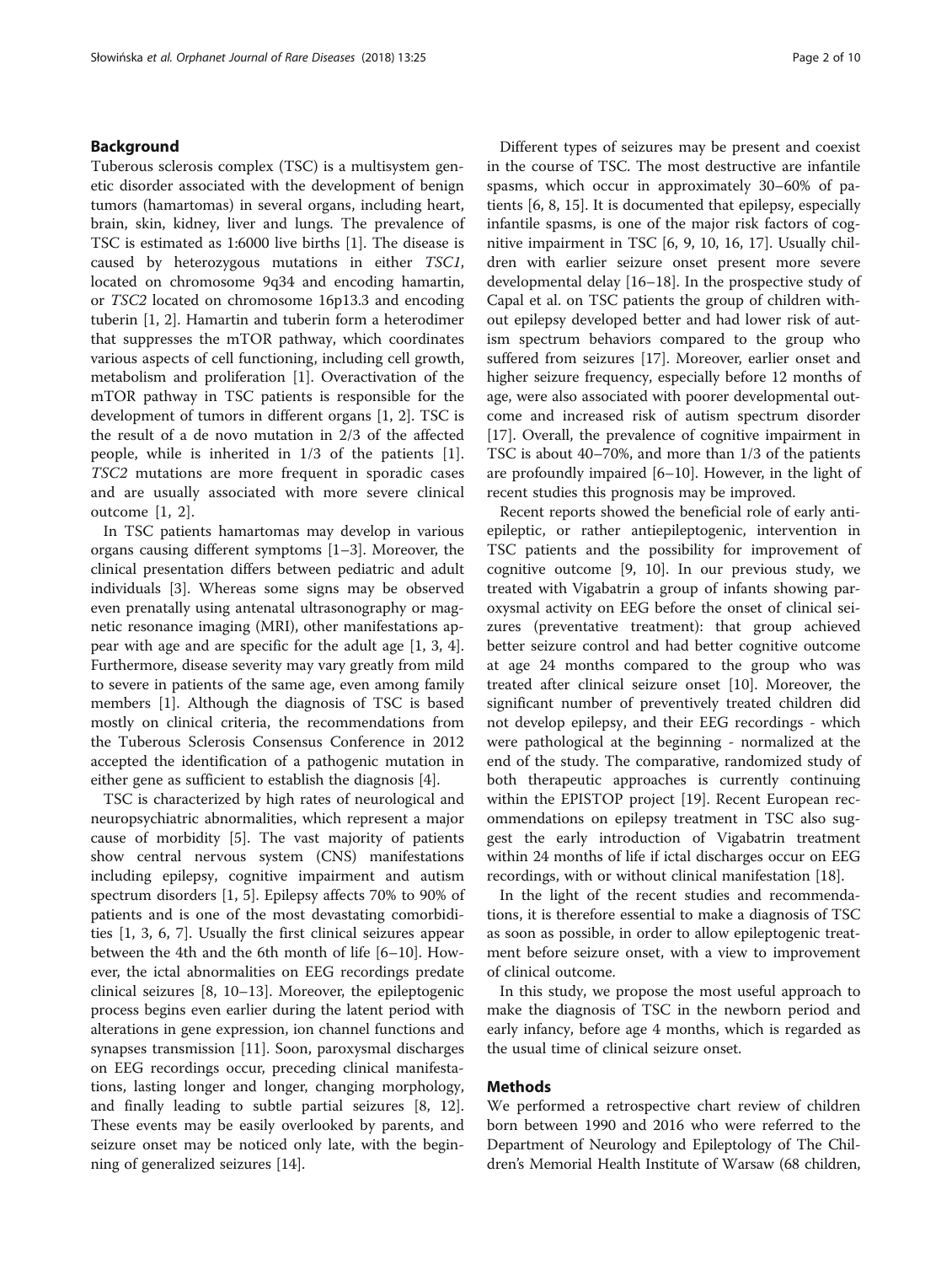which represents 20% of TSC population in our centre born between 1990 and 2016) and to the Child Neuropsychiatry Unit and Epilepsy Center of the San Paolo Hospital in Milan (32 children, which represents 13% of TSC population in our centre born between 1990 and 2016) with suspicion of TSC due to single or multiple cardiac tumors.

The study group was divided into three groups: patients with 'early diagnosis of TSC', established until the end of 16 weeks of age (4 months); patients with 'late diagnosis of TSC', made after 16 weeks of age; and patients with 'possible TSC', in whom the diagnosis was not certain.

We analyzed the medical records in terms of clinical tests that were conducted and TSC diagnostic signs that were observed within age 16 weeks. We applied the diagnostic criteria according to the recent recommendations from the Tuberous Sclerosis Consensus Conference in 2012 [[3\]](#page-8-0). The diagnosis of TSC was confirmed in children with at least two major criteria or one major and two minor, or when a pathogenic mutation in either TSC1 or TSC2 was identified.

We reported the results of the clinical studies performed in our patients within the first 16 weeks of life. The utility of each particular test in early detection of TSC was defined as the percentage of studies conducted in the first 16 weeks of age that demonstrated diagnostic lesions.

Finally, we divided the group with 'early TSC diagnosis' into different clinical scenarios with the association of TSC diagnostic signs observed within the first 16 weeks of age.

The statistical analysis was performed with the STA-TISTICA 12 software using the Fisher exact test. Values of  $P < 0.05$  were considered statistically significant.

#### Results

A group of 100 patients was referred to our clinics due to single (14% 14/100) or multiple (86%, 86/100) cardiac tumors (rhabdomyomas) as the first possible presentation of TSC. The diagnosis of TSC was not confirmed in 5 patients out of 100 (5.0%) either by clinical studies or by molecular testing (the group of 'possible TSC'). In 13 cases (13/100, 13.0%) the diagnosis of TSC was made after age 16 weeks (the group of 'late TSC diagnosis'). Eighty-two patients out of 100 (82.0%) - 42 boys (51.2%) and 40 girls (48.8%) - were defined as the group with 'early diagnosis of TSC', as the disease had been confirmed before the end of the 16th week of age.

## Timing of TSC diagnosis

Cardiac tumors were detected prenatally in 71 individuals (71/100, 71.0%). Subsequently, antenatal brain MRI was conducted in 30 children (30/71, 42.3%) and

prenatal diagnosis of TSC was confirmed in 20 patients (20/100, 20.0%) due to pathological lesions (cardiac tumors and subependymal nodules, cortical tubers or subependymal giant cell astrocytoma). Postnatal diagnosis of TSC was obtained in 75 patients (75/100, 75.0%). The age of postnatal diagnosis ranged from 1 day to 9.4 years (average age:  $23.2 \pm 67.6$  weeks, median age: 4.5 weeks). The age of postnatal diagnosis ranged from 1 day to 16 weeks (average age:  $5.3 \pm 4.7$  weeks, median age: 3.1 weeks) in the patients with 'early' diagnosis, and from 18 weeks to 9.4 years (average age:  $2.1 \pm 2.6$  years, median age: 1.3 years) in the patients with 'late' diagnosis.

#### Clinical tests

The clinical tests performed before the end of the 16th week of age were: antenatal or postnatal brain MRI, transfontanelle ultrasonography (TUS), skin examination (SE) including examination with Wood's lamp, abdominal ultrasonography (US) or MRI, ophthalmological examination (OE) with fundoscopic exam, echocardiography, and genetic testing. Table [1](#page-3-0) shows the results of the clinical tests conducted in the study group within the first 16 weeks of age, the average age of the first and last examination, and the age when pathological lesions were detected.

# Clinical signs of TSC

Apart from cardiac tumors, the most frequent signs of TSC observed within the first 16 weeks of age were CNS lesions (76/100, 76.0%) (mainly subependymal nodules (71/100, 71.0%) and cortical dysplasia (66/100, 66.0%)), and hypomelanotic macules (35/100, 35.0%). Table [2](#page-4-0) summarizes the diagnostic signs that were present in the group of 'early TSC diagnosis' in the first 16 weeks of age. Additionally, subependymal giant cell astrocytoma (SEGA), multiple retinal hamartomas, multiple renal cysts and retinal achromic patches were also detected in some children. Nevertheless, none of the patients showed other major (facial angiofibromas, ungual fibromas, shagreen patch, lymphangioleiomyomatosis, renal angiomyolipomas) or minor (dental enamel pits, intraoral fibromas, confetti skin lesions, non-renal hamartomas) diagnostic criteria of TSC.

Table [3](#page-4-0) illustrates the 'clinical scenarios', i.e. the association of TSC signs observed within the first 16 weeks of age in the group of 'early TSC diagnosis'.

# Genetic testing

Genetic testing was conducted in 49 out of 100 patients (49.0%), including 40 (40/49, 81.6%) patients with 'early diagnosis of TSC', 7 (7/49, 14.3%) with 'late diagnosis of TSC', and 2 (2/49, 4.1%) with 'possible TSC', respectively. A summary of molecular testing results is presented in Table [4](#page-5-0). A pathogenic variant was identified in 91.9% of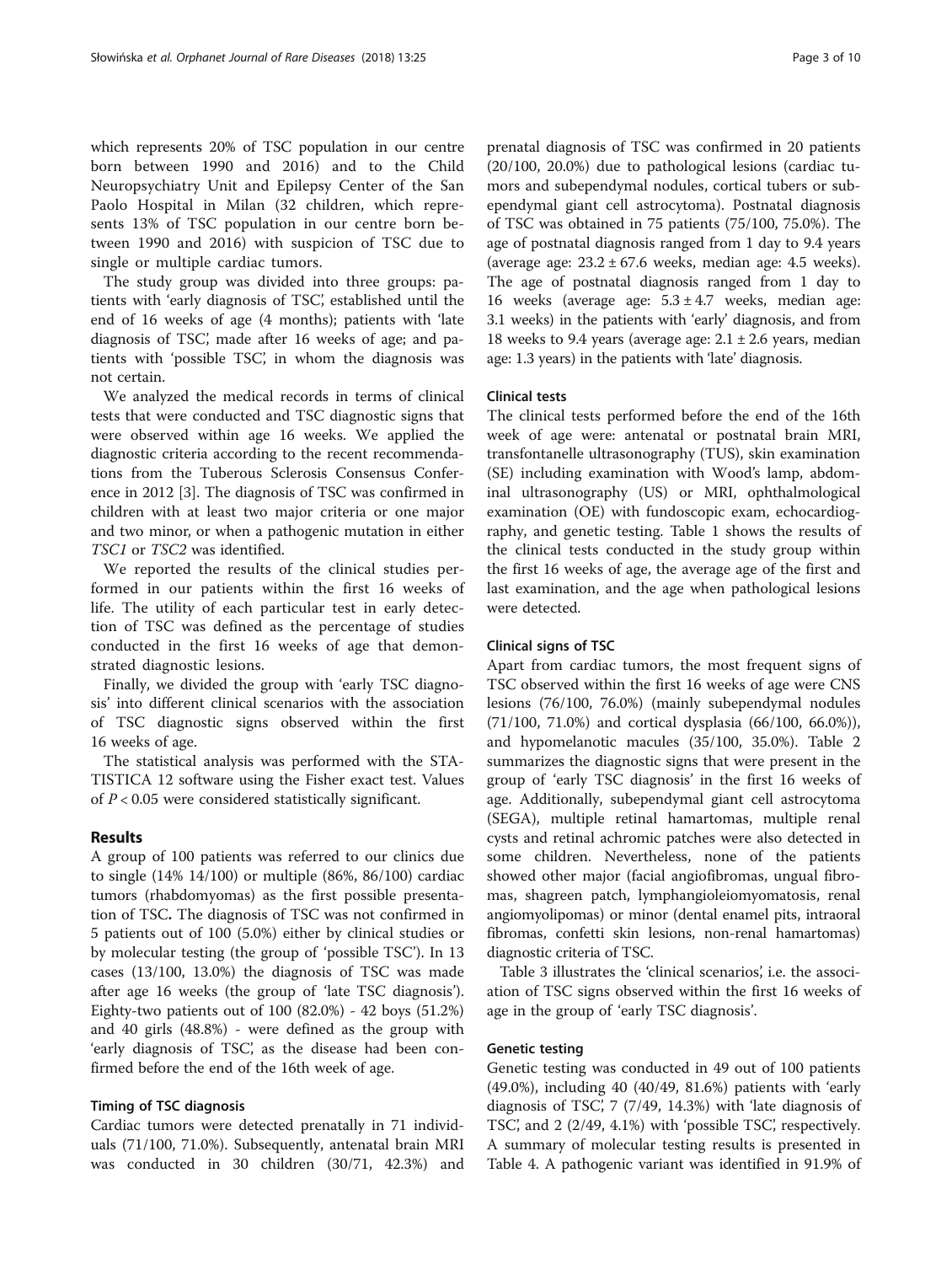<span id="page-3-0"></span>

| Clinical studies |                                                                                                                                                                                                                                                                                                                                                                                               | antenatal MRI          | TUS                | Brain MRI          | 5Ě               | abdominal MRI           | abdominal US            | ŏ                              | E                          | Genetic test             |
|------------------|-----------------------------------------------------------------------------------------------------------------------------------------------------------------------------------------------------------------------------------------------------------------------------------------------------------------------------------------------------------------------------------------------|------------------------|--------------------|--------------------|------------------|-------------------------|-------------------------|--------------------------------|----------------------------|--------------------------|
|                  | No. of tests conducted in the first 16 weeks                                                                                                                                                                                                                                                                                                                                                  | 20/30                  | 18/54              | 76/83              | 35/73            | 277                     | 8/63                    | 7/33                           | 98/98                      | $\frac{3}{3}$            |
|                  | patients in whom the test was conducted<br>showing diagnostic signs of TSC / no. of<br>within the first 16 weeks of age                                                                                                                                                                                                                                                                       | 66.7%                  | 33.3%              | 91.6%              | 47.9%            | 28.6%                   | 12.7%                   | 21.2%                          | 100%                       | 100%                     |
|                  | 16 weeks; no. of patients (% of positive results)<br>Type of pathological lesions found in the first                                                                                                                                                                                                                                                                                          | SEN                    | SEN                | SEN                | HMs              | renal cysts<br>multiple | renal cysts<br>multiple | multiple retinal<br>hamartomas | single cardiac<br>tumors   | TSC1 mutation            |
|                  |                                                                                                                                                                                                                                                                                                                                                                                               | 16/20                  | 17/18              | 71/76              | 35/35            | 2/2                     | 8/8                     | 5/7                            | 14/98                      | 2/3                      |
|                  |                                                                                                                                                                                                                                                                                                                                                                                               | 80.0%                  | 94.4%              | 93.4%              | 100.0%           | 100.0%                  | 100.0%                  | 71.4%                          | 14.3%                      | 66.7%                    |
|                  |                                                                                                                                                                                                                                                                                                                                                                                               | sisal<br>cortical dysp | cortical dysplasia | cortical dysplasia |                  |                         |                         | Achromic<br>patch              | multiple cardiac<br>tumors | TSC2 mutation            |
|                  |                                                                                                                                                                                                                                                                                                                                                                                               | 7/20                   | 3/18               | 66/76              |                  |                         |                         | 277                            | 84/98                      | $\frac{1}{3}$            |
|                  |                                                                                                                                                                                                                                                                                                                                                                                               | 35.0%                  | 16.7%              | 86.8%              |                  |                         |                         | 28.6%                          | 85.7%                      | 33.3%                    |
|                  |                                                                                                                                                                                                                                                                                                                                                                                               | SEGA                   | SEGA               | SEGA               | Ï                | $\mathbf{I}$            |                         |                                |                            | NN<br>NN                 |
|                  |                                                                                                                                                                                                                                                                                                                                                                                               | 1/20                   | 1/18               | 5/76               |                  |                         |                         |                                |                            | O <sup>2</sup>           |
|                  |                                                                                                                                                                                                                                                                                                                                                                                               | 5.0%                   | 5.6%               | 6.5%               |                  |                         |                         |                                |                            | 0.0%                     |
| Average age      | of first examination performed                                                                                                                                                                                                                                                                                                                                                                |                        | $1.6 (\pm 3.0)$    | 5.0 $(\pm 4.8)$    | $3.7 (\pm 3.9)$  | $9.1 (\pm 6.5)$         | $1.9 (\pm 3.4)$         | 5.3 (±5.3)                     | $1.9 (\pm 3.7)$            |                          |
| Median age       | within the first 16 weeks of life<br>(weeks)                                                                                                                                                                                                                                                                                                                                                  |                        | $\overline{0}$     | 3.0                | 2.5              | 7.0                     | 0.6                     | 2.6                            | $0.\overline{3}$           |                          |
| Average age      | of pathological lesions onset                                                                                                                                                                                                                                                                                                                                                                 |                        | 0.0 (11.6)         | $5.0 (\pm 4.6)$    | 8.6 (±5.9)       | $11.9 (\pm 7.0)$        | 0.4 (±0.6)              | 3.8 $(\pm 5.4)$                | $2.7(\pm 4.3)$             | $10.5 (\pm 4.6)$         |
| Median age       | within the first 16 weeks of age<br>(weeks)                                                                                                                                                                                                                                                                                                                                                   |                        | $\overline{C}$     | 3.0                | 8.9              | 11.9                    | $\overline{c}$          | $\supseteq$                    | 0.8                        | $\Xi$                    |
| Average age      | of last examination within the                                                                                                                                                                                                                                                                                                                                                                |                        | $2.5 (\pm 3.8)$    | $5.7 (\pm 5.1)$    | $12.0 (\pm 5.3)$ | $9.1 (\pm 6.5)$         | $3.1 (\pm 5.9)$         | 5.9 (±5.4)                     | 4.5 (±4.9)                 |                          |
| Median age       | first 16 weeks of life (weeks)                                                                                                                                                                                                                                                                                                                                                                |                        | 0.7                | 3.5                | 14.3             | 7.0                     | $\overline{1}$          | 49                             | $\overline{1}$             | $\overline{\phantom{a}}$ |
|                  | TUS (transfontanelle ultrasonography), abdominal US (abdominal ultrasonography), SE (kin examination), DE (ophthalmological examination), PE (postnatal echocardiography); SEN (subependymal nodules), cortical<br>dysplasia includes cortical tubers and white matter migration lines, SEGA (subependymal giant cell astrocytoma), HMs - hypomelanotic macules, NMI - no mutation identified |                        |                    |                    |                  |                         |                         |                                |                            |                          |

Table 1 Clinical tests performed prenatally or during the first 16 weeks of age in our cohort Table 1 Clinical tests performed prenatally or during the first 16 weeks of age in our cohort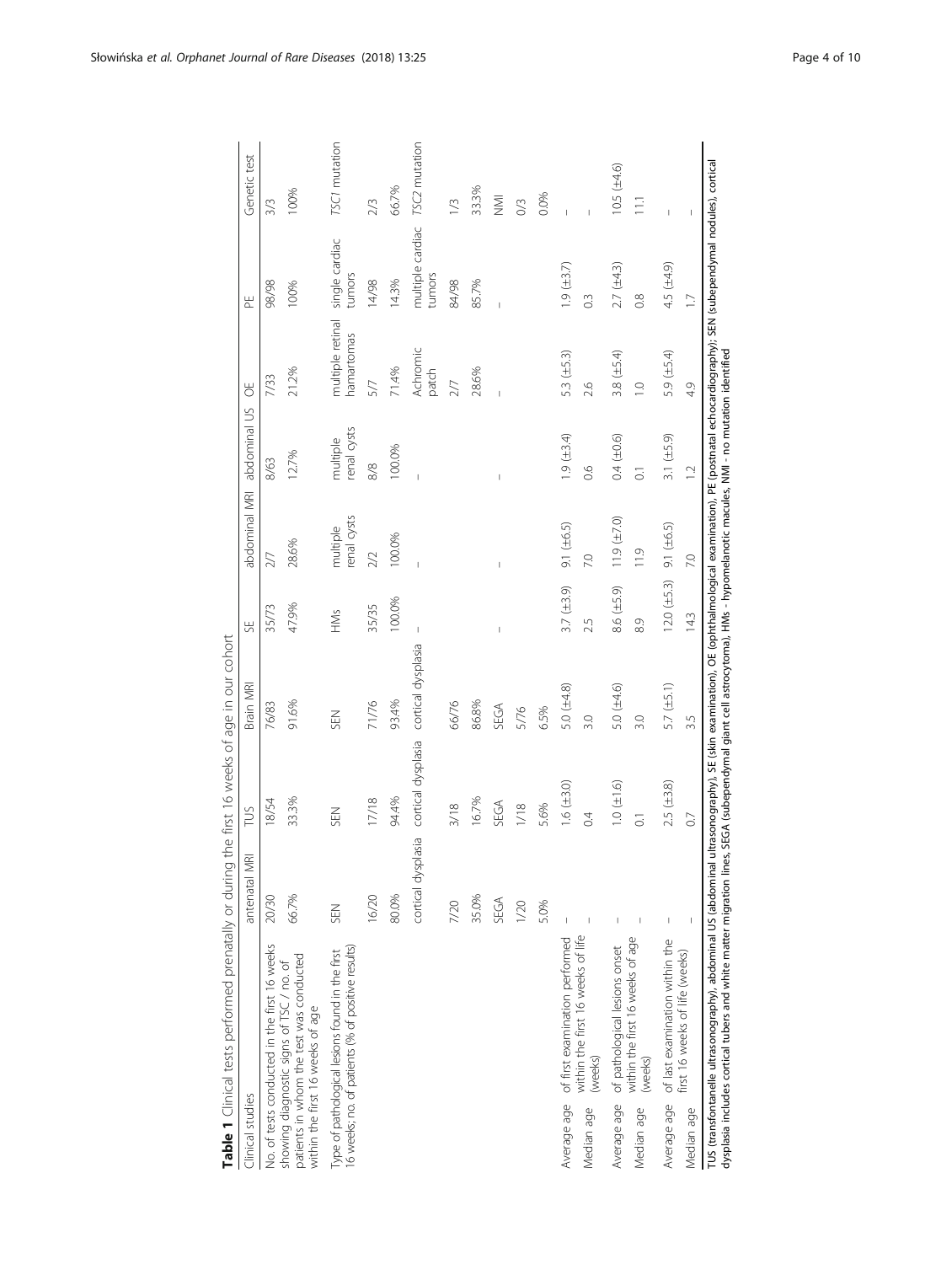| TSC signs       | Major criteria |       |       |             |            |            | Minor criteria |            | Pathogenic    |
|-----------------|----------------|-------|-------|-------------|------------|------------|----------------|------------|---------------|
|                 | CTs            | sen   |       | <b>SEGA</b> | <b>HMs</b> | <b>MRH</b> | <b>MRC</b>     | <b>RAP</b> | <b>TSC1/2</b> |
|                 |                |       |       |             |            |            |                |            | mutation      |
| No. of patients | 82             |       | 66    |             | 35         |            |                |            |               |
| Per cent %      | 100%           | 86.6% | 80.5% | 6.1%        | 42.7%      | 6.1%       | 9.8%           | 2.4%       | 3.7%          |

<span id="page-4-0"></span>**Table 2** TSC signs observed within 16 weeks of age in patients with 'early TSC diagnosis' ( $n = 82$ )

CTs cardiac tumors, SEN subependymal nodules, CD cortical dysplasia: includes cortical tubers and white matter migration lines, SEGA subependymal giant cell astrocytoma, HMs hypomelanotic macules, MRH multiple retinal hamartomas, MRC multiple renal cysts, RAP retinal achromic patch

examined children (45/49). In 4 patients (4/49, 8.1%) no causative mutation was detected. However, 2 of those children were diagnosed with TSC based on clinical signs. Other 2 patients with undetected mutation have been included into the group of 'possible TSC' as no other signs of the disease were observed. Only in 3 patients (3/49, 6.1%), in whom blood samples were collected for genetic test, the results were obtained before 16 weeks of life. Nevertheless, those children had been already diagnosed with TSC based on clinical signs. However, according to the recent diagnostic criteria [\[4](#page-8-0)], the disclosure of a pathogenic variant enabled the 'late' diagnosis of TSC in 4 children (4/100, 4.0%) in whom other clinical signs were not present. There was no significant difference between the proportion of TSC1 and TSC2 mutations between the group of 'early' and 'late' TSC diagnosis ( $p > 0.05$ ).

# The group of 'late diagnosis' (diagnosis made after age 16 weeks)

In the group of 'late diagnosis of TSC' (13 children), the clinical tests performed by age 16 weeks were: transfontanelle ultrasonography in 5 (5/13, 38.5%) and brain MRI in 4 (4/13, 30.8%) cases, abdominal ultrasonography

in 7 (7/13, 53.8%) patients, ophthalmological examination in 3 children (3/13, 23.1%), skin examination with Wood's lamp in 7 cases (7/13, 53.9%), and echocardiography in 13 patients (13/13, 100%). Nevertheless, apart from echocardiography, those tests did not reveal any pathological lesions. In 4 children (4/13, 30.8%) the diagnosis of TSC was made based on the identification of a pathogenic mutation. The average age of the molecular diagnosis in these four patients was  $1.3 \pm 0.5$  years (median age: 1.5 years). Other 9 (9/13, 69.2%) children were eventually diagnosed with TSC based on the presence of cardiac tumors and CNS lesions. The average age of diagnosis in those 9 patients was  $2.4 \pm 3.1$  years (median age: 0.6 years).

# The group of 'possible TSC'

In the group with not definite TSC diagnosis skin examination and postnatal brain MRI were conducted in all cases. Median age of last follow up was 77 weeks for skin examination and 36.7 weeks for brain MRI. Abdominal ultrasonography or MRI were performed in 3 patients (3/ 5, 60.0%) with median time of the last examination at age 19.3 weeks. Ophthalmological consultation was done in one child (1/5, 20.0%) at age 17 weeks. Genetic test was performed in two cases (2/5, 40.0%) at a median age of

**Table 3** The association of TSC signs within 16 weeks of age in 'early diagnosed' children ( $n = 82$ )

| Major criteria |                                                              |            |                                | Minor criteria          |                           | Genetic diagnosis |                     |
|----------------|--------------------------------------------------------------|------------|--------------------------------|-------------------------|---------------------------|-------------------|---------------------|
| cardiac tumors | At least one CNS lesion<br>(SEN, cortical dysplasia or SEGA) | <b>HMs</b> | multiple retinal<br>hamartomas | multiple<br>renal cysts | retinal achromic<br>patch | TSC1/2 mutation   | No. of patients (%) |
| $^{+}$         | $^{+}$                                                       |            |                                |                         |                           |                   | 37 (45.1%)          |
|                | $^{+}$                                                       | $^{+}$     |                                |                         |                           |                   | 24 (29.3%)          |
| $^{+}$         |                                                              | $^{+}$     |                                |                         |                           |                   | $5(6.1\%)$          |
| $^{+}$         | $^{+}$                                                       | $+$        |                                | $+$                     |                           |                   | 3(3.7%)             |
|                | $^{+}$                                                       |            | $\! + \!\!\!\!$                |                         |                           |                   | 3(3.7%)             |
|                | $^{+}$                                                       |            |                                | $+$                     |                           |                   | 3(3.7%)             |
|                | $^{+}$                                                       |            |                                |                         |                           | $^+$              | 2(2.4%)             |
|                | $^{+}$                                                       | $+$        | $^{+}$                         |                         | $^{+}$                    |                   | $1(1.2\%)$          |
|                | $^{+}$                                                       | $+$        |                                | $+$                     |                           | $^{+}$            | $1(1.2\%)$          |
|                | $^{+}$                                                       |            | $\! + \!\!\!\!$                | $\! + \!\!\!\!$         |                           |                   | $1(1.2\%)$          |
| $+$            | $^{+}$                                                       | $+$        |                                |                         | $+$                       |                   | $1(1.2\%)$          |
| $^{+}$         | $^+$                                                         |            |                                |                         | $^+$                      |                   | $1(1.2\%)$          |

CNS central nervous system, SEN subependymal nodules, cortical dysplasia includes cortical tubers and white matter migration lines, SEGA subependymal giant cell astrocytoma, HMs hypomelanotic macules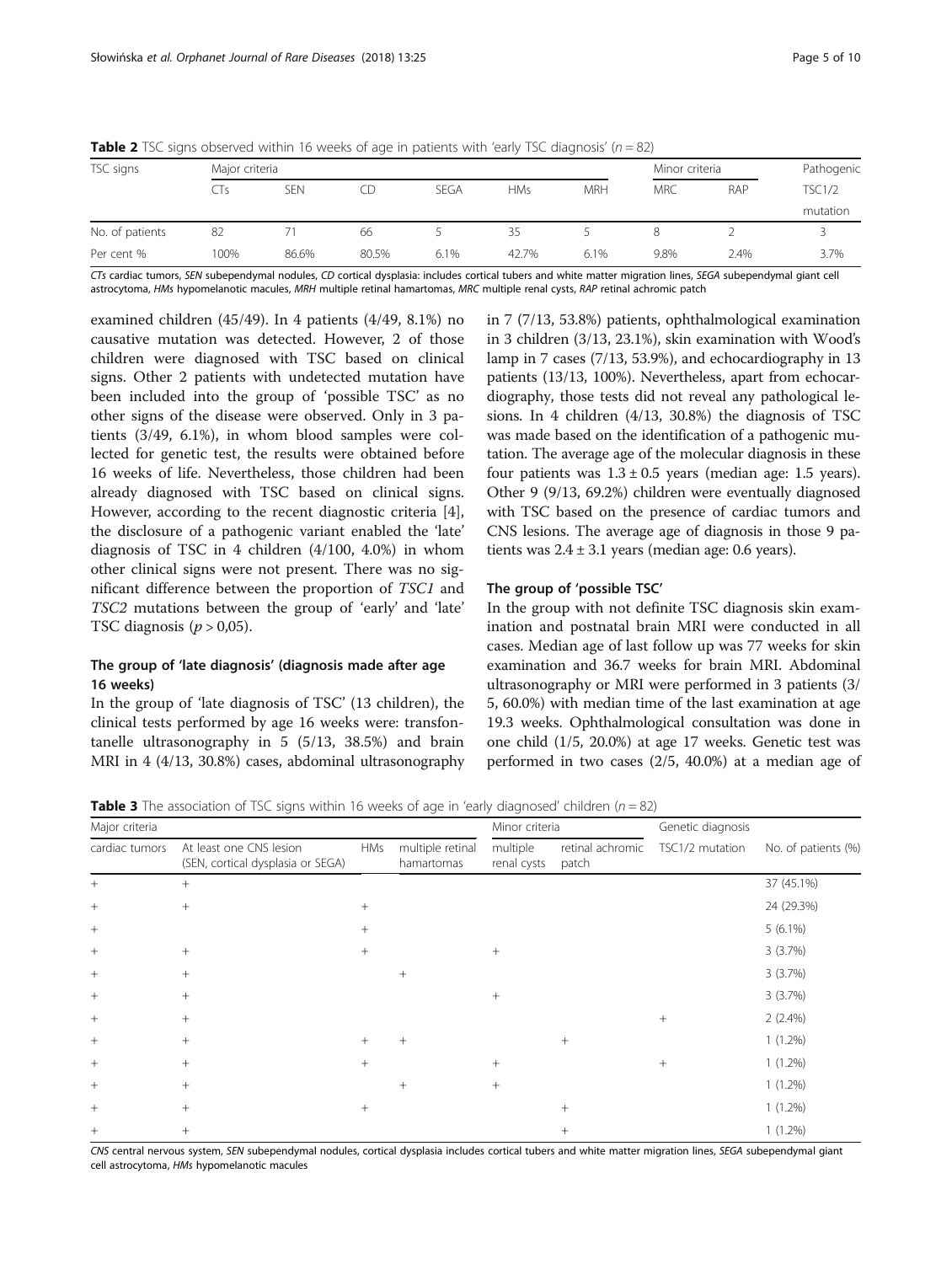<span id="page-5-0"></span>

|                                                                  | Overall        | The group of 'early<br>TSC diagnosis' | The group of 'late<br>TSC diagnosis' | The group of<br>'possible TSC' |
|------------------------------------------------------------------|----------------|---------------------------------------|--------------------------------------|--------------------------------|
| No. of patients in whom the genetic tests was<br>conducted       | 49/100 (49.0%) | 40/82 (48.8%)                         | 7/13 (53.8%)                         | $2/5(40.0\%)$                  |
| TSC1 mutation                                                    | $9(18.4\%)$    | 7(17.5%)                              | 2(28.6%)                             | $0(0.0\%)$                     |
| TSC2 mutation                                                    | 36 (73.5%)     | 31 (77.5%)                            | $5(71.4\%)$                          | $0(0.0\%)$                     |
| No mutation identified (NMI)                                     | $4(8.1\%)$     | $2(5.0\%)$                            | $0(0.0\%)$                           | 2 (100%)                       |
| Average age of patients when the result was<br>obtained (years)  | $4.7 + 7.2$    | $4.3 \pm 6.0$                         | $3.5 \pm 6.4$                        | $2.4 \pm 0.0$                  |
| Median age of patients when the result was                       | 1.5            | 1.4                                   | 6.4                                  | 2.2                            |
| obtained (years) [range]                                         | $[0.1 - 21.0]$ | $[0.1 - 21.0]$                        | $[0.4 - 18.0]$                       | $[2.0 - 2.4]$                  |
| No. of mutations detected by age 16 weeks                        | $3/49(6.1\%)$  | 3/40 (7.5%)                           | $\mathbf{0}$                         | $\mathbf{0}$                   |
| No. of patients in whom genetic testing<br>enabled TSC diagnosis | 4/100 (4.0%)   | 0                                     | 4/13 (30.8%)                         | $\mathbf{0}$                   |

2.4 years, and no pathogenic variants were identified. Further follow up was not continued, as the patients were under the care of other hospitals and outpatient clinics.

# **Discussion**

The aim of this study was to define the most useful approach to make the diagnosis of TSC before clinical seizures onset (i.e. before age 4 months) in order to facilitate early EEG monitoring and possible preventative antiepileptogenic treatment intervention. Recent studies showed the beneficial role of this approach in children younger than age 2 years with improvement of cognitive outcome and better seizure control [\[10,](#page-8-0) [11\]](#page-9-0). This strategy is currently applied in the multicenter European Commission project EPISTOP [[19\]](#page-9-0). In the EPISTOP project, patients with the diagnosis of TSC established before seizure onset are monitored with EEG every 4 weeks in the first 6 months of life and every 6 weeks thereafter. The treatment is introduced if ictal discharges in the EEG recording occur, before clinical seizures [\[19](#page-9-0)]. Moreover, recent European recommendations on epilepsy treatment in TSC also suggest early introduction of Vigabatrin within 24 months of life if ictal discharges occur, with or without clinical manifestation [\[18](#page-9-0)].

However, the early diagnosis of TSC is still a challenge in the majority of cases as diagnostic workup often begins after seizure onset [[20](#page-9-0)]. Therefore, the aim of this study was to define a useful approach that especially the neonatologist and pediatrician can utilize to make the diagnosis of TSC before seizures onset.

In this study, we selected children in whom the first sign of TSC was single or multiple cardiac tumors (rhabdomyomas). Cardiac rhabdomyomas (CRs) are the most frequent cardiac tumors in children and the earliest detectable sign of TSC [[1,](#page-8-0) [21\]](#page-9-0). They can be diagnosed from the 20th gestational week [[21](#page-9-0)]. Although both single and multiple tumors are associated with TSC [[4](#page-8-0)], the

probability of having the disease increases in patients with multiple lesions [\[22, 23\]](#page-9-0). Tworetzky et al. diagnosed TSC in 95% of individuals with multiple cardiac tumors compared to 23% with single ones [[22\]](#page-9-0). Conversely, the frequency of CRs in TSC patients varies with age [[2,](#page-8-0) [21, 24](#page-9-0)]. Overall, about 50% of the patients have cardiac tumors [[21\]](#page-9-0). However, they are seen in higher frequency in children younger than 2 years of age and then they usually regress over time [[21\]](#page-9-0).

An additional benefit of early CRs recognition is the possibility to perform antenatal MRI with ultrafast imaging, which, compared to the postnatal study, does not require maternal or fetal sedation [\[24](#page-9-0)–[27\]](#page-9-0). Prenatal brain MRI is usually performed in the third trimester, although detection of subependymal nodules (SEN) in the 21st gestational week has also been reported [\[26](#page-9-0)]. Moreover, children diagnosed prenatally have a greater chance for improved prognosis as prenatal diagnosis of TSC provides the possibility of personalized pregnancy management and of referring the pregnant woman and child to referenced centers, with a view to early implementing optimal management and EEG monitoring. In our study group prenatal MRI enabled TSC diagnosis in  $2/3$  of the children (20/30, 66.7%) in whom the test was performed. Nevertheless, one should keep in mind that negative results of antenatal MRI do not exclude TSC. In the remaining 10 children (10/30, 33.3%) with normal prenatal MRI, 8 patients (8/30, 26.7%) were diagnosed with TSC after birth due to the disclosure of CNS lesions in postnatal scans (6 children) or identification of a pathogenic mutation (2 children). Therefore, postnatal brain MRI should be performed even when antenatal MRI does not show abnormalities. As a matter of fact, postnatal brain MRI was performed within age 16 weeks in the vast majority of the children in our cohort (83/ 100, 83.0%), and it significantly contributed to early TSC diagnosis (Table [1](#page-3-0) and Table [3](#page-4-0)).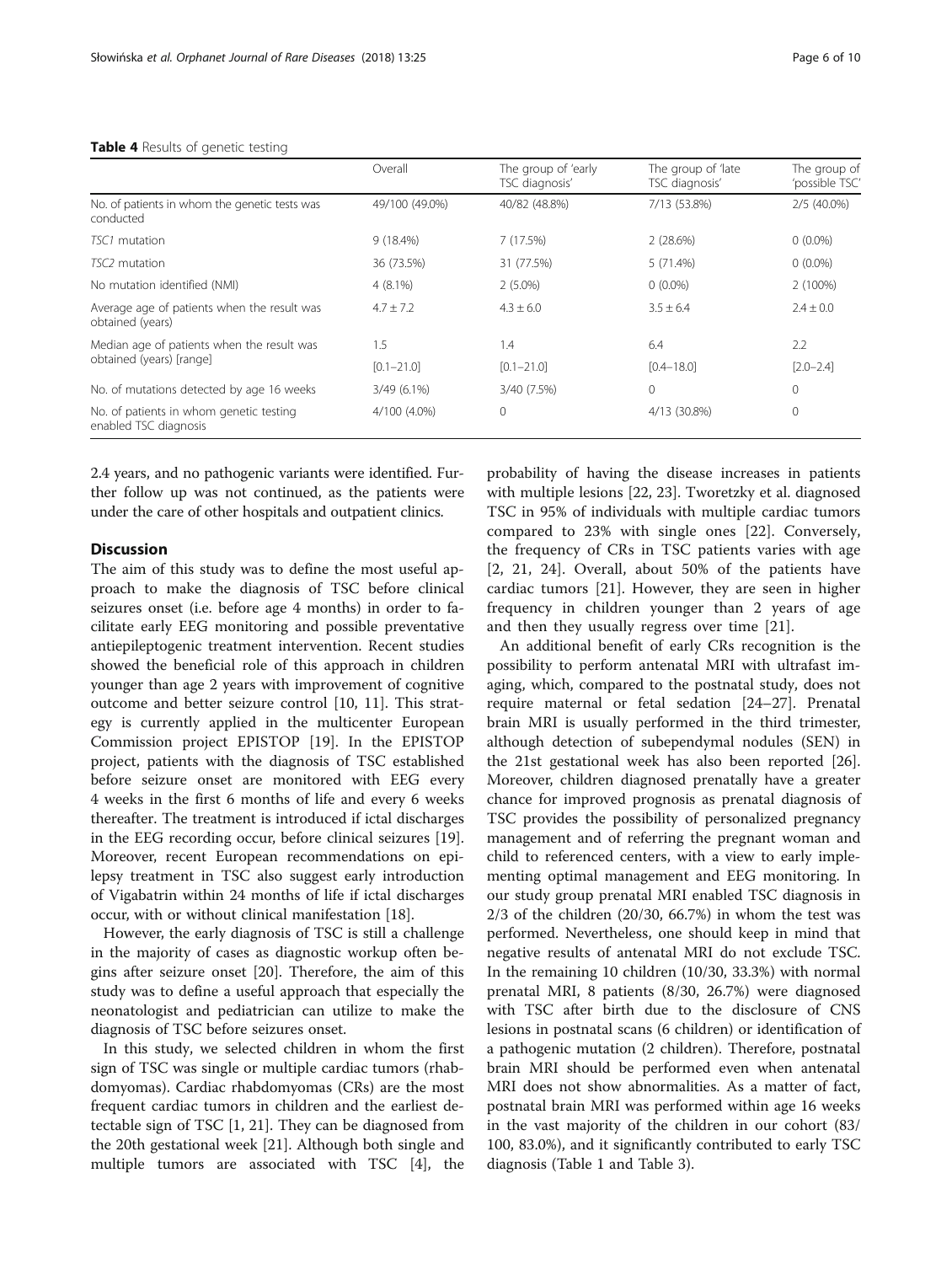Other major diagnostic criteria of TSC are dermatological findings, with hypomelanotic macules (HMs) being a major diagnostic criterion of TSC and the most common dermatological manifestation, present in 90– 98% of patients [[1, 3](#page-8-0), [4\]](#page-8-0). Furthermore, as other skin signs usually appear in older children or adults, HMs are the earliest detectable skin manifestation and might be seen even in newborns [[1](#page-8-0)–[3](#page-8-0), [28\]](#page-9-0). In our cohort, at least 3 HMs were found early in 1/3 of the patients (35/100, 35.0%) (Table [1](#page-3-0)). Moreover, in 5 children (5/82, 6.1%), in the group of 'early TSC diagnosis', they considerably contributed to the diagnosis when other extra-cardiac manifestations were not present (Table [3\)](#page-4-0). Therefore, although HMs are not pathognomonic for TSC and may be observed in other conditions as well as in healthy individuals [[28\]](#page-9-0), they facilitate the early diagnosis of the disease.

Detection of ophthalmological changes may also aid the TSC diagnosis. Diagnostic ophthalmological findings comprise multiple retinal hamartomas as a major criterion and multiple achromic patches as minor ones [\[4](#page-8-0)]. They have been reported in 39–50% of TSC patients and may be found at any age [\[1](#page-8-0), [29, 30\]](#page-9-0). In the group of 'early TSC diagnosis' we found multiple retinal hamartomas in 5 (5/82, 6.1%) and achromic patches in 2 (2/82, 2.4%) patients. However, these signs were not crucial for the diagnosis in any case, as other diagnostic criteria (CRs, CNS lesions or HMs) had been detected earlier.

Renal manifestations of TSC may also contribute to the diagnosis. They include renal angiomyolipomas (AMLs), renal cysts and renal carcinoma. The first two are major and minor diagnostic criteria, respectively [\[4](#page-8-0)]. AMLs are present in as many as 80% of patients, but they usually develop after the third year of age  $[1-3]$  $[1-3]$  $[1-3]$  $[1-3]$ . Accordingly, we have not found AMLs in any of our patients in the first 16 weeks of age. On the other hand, multiple renal cysts may be present since infancy [\[1](#page-8-0)–[3](#page-8-0)]. Moreover, autosomal dominant polycystic kidney disease (ADPKD) may coexist with TSC as large deletions of TSC2 may also involve PDK1, whose mutations are responsible for ADPKD [[31\]](#page-9-0). In our cohort, we found renal cysts in only 8 patients (8/100, 8.0%). However, as multiple renal cysts are a minor diagnostic criterion, in terms of the absence of other minor signs among those patients, renal cysts were only additional features and did not decide about the diagnosis.

Since 2012 the identification of a pathogenic mutation in TSC1 or TSC2 is sufficient for establishing the diagnosis [\[4\]](#page-8-0). Therefore, DNA testing became a useful diagnostic tool. A pathogenic mutation is reported to be found in 75–90% of TSC patients [[32](#page-9-0)]. This percentage is considerably increased when full gene coverage and next generation sequencing (NGS) are used [[32\]](#page-9-0). Genetic testing results were not obtained early in our study in

the vast majority of patients (46/49, 93.9%) in whom DNA testing was performed. Nevertheless, the availability of molecular testing is improving, and genetic analyses may significantly contribute to early TSC diagnosis in the future. In our study identification of the pathogenic mutation enabled the 'late' diagnosis in the absence of other clinical signs in 4 children (4/100, 4.0%).

Our study shows that early diagnosis of TSC, before clinical seizure onset, is feasible. In the vast majority of our patients (82/100, 82.0%) the diagnosis was established before the end of the 4th month of life (16 weeks), which is regarded as the usual time of clinical seizure onset. Thus in this study the cut-off point between the groups was 16 weeks (4 months), it need to be acknowledged that epileptogenic process begins even earlier in TSC patients and clinical seizures are preceded by EEG abnormalities [\[8](#page-8-0), [10](#page-8-0)–[13](#page-9-0)]. In our recent study we reported that regular surveillance EEG and early implementation of the antiepileptic treatment when paroxymal discharges on EEG record occur but before clinical seizures was beneficial for developmental outcome and seizure control [\[10\]](#page-8-0).

Moreover, Chung et al. reported that the group of TSC patients diagnosed prior to seizures had lower percentage of refractory seizures and lower number of trailed antiepileptic drugs despite the fact that none of those children had a regular surveillance EEG as in our previous study [[33](#page-9-0)]. Furthermore, the prevalence of severe developmental disability was also significantly lower [[33\]](#page-9-0). The explanation of those data is that considering the awareness of the association between seizures and developmental outcome parents were probably earlier educated about seizures recognition and clinicians vigilance was also greater in patients diagnosed before seizures [\[33](#page-9-0)]. Consequently,seizures had been noticed and antiepileptic drugs had been implemented earlier, which increased a chance for better seizure control and improved the clinical outcome [\[10](#page-8-0), [12](#page-9-0), [13, 17, 33\]](#page-9-0).

Therefore, as children diagnosed with TSC before seizure onset have better prognosis [[10,](#page-8-0) [13](#page-9-0), [33](#page-9-0)] it needs to be emphasized that early TSC diagnosis is becoming pivotal and should be established as soon as possible.

Although our study group represents less than a half of TSC population from our clinics born between 1990 and 2016 (20% from the Department of Neurology and Epileptology of The Children's Memorial Health Institute of Warsaw and 13% from the Child Neuropsychiatry Unit and Epilepsy Center of the San Paolo Hospital in Milan), we observed that the number of children referred before 4 months of life significantly increased in recent years. It is probably due to the increased awareness of obstetricians, neonatologists and pediatricians. In the EPISTOP study we are collaborating with pediatricians, child cardiologist, neonatologist and obstetrician from different medical centers and emphasizing the importance of early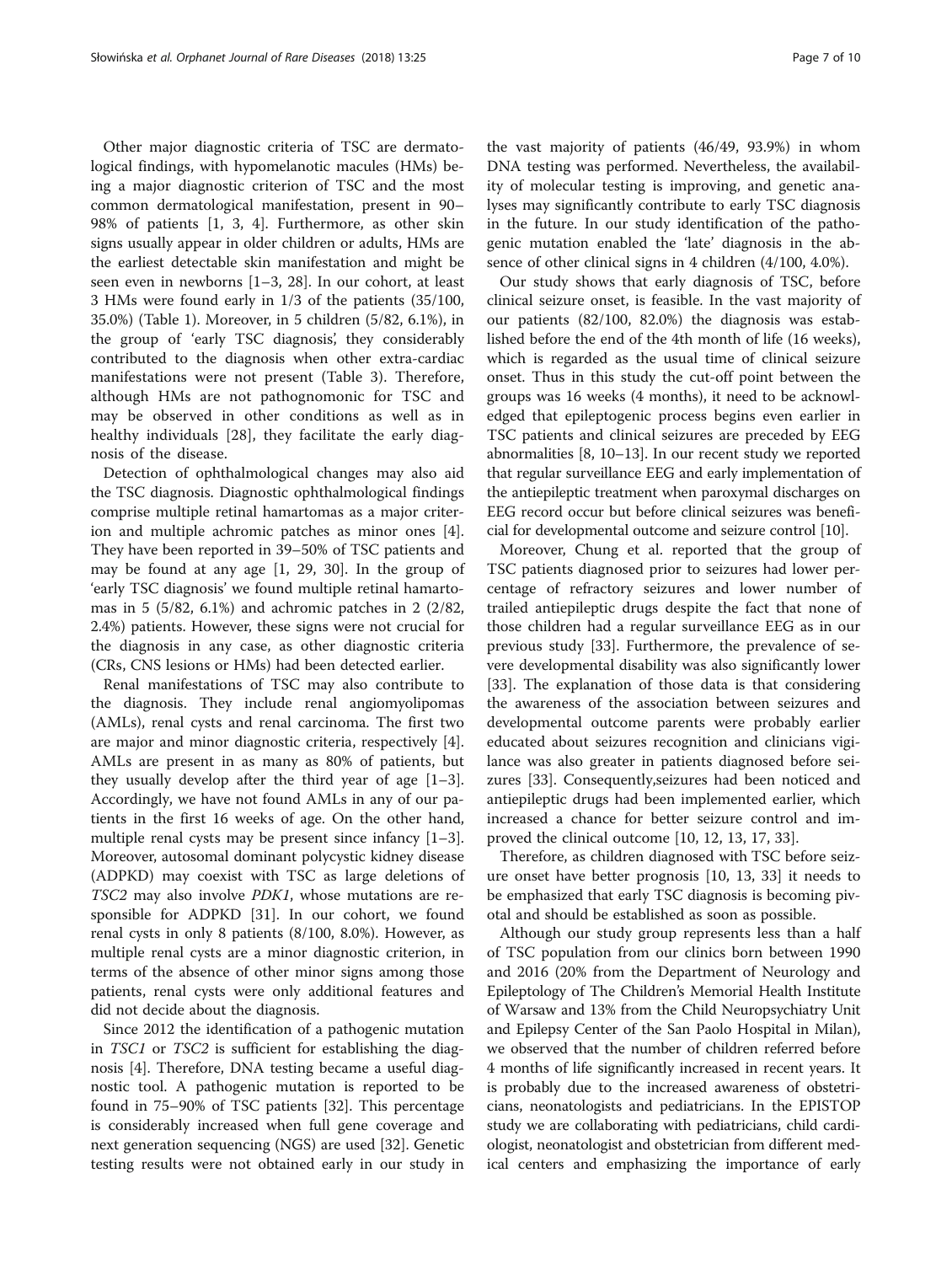recognition of TSC signs and referral children for further diagnosis.

In Fig. 1 we propose the diagnostic and management algorithm for early TSC diagnosis. Especially obstetricians, neonatologists and pediatricians could benefit from this flowchart, as they are usually the first physicians who take care of newborns and infants with suspected TSC.

If TSC is suspected prenatally, mother should be referred to maternal fetal medicine to perform fetal brain MRI. If the TSC diagnosis is prenatally confirmed, child should be referred preferably to TSC centre/specialist just after birth and all recommend studies should be conducted [\[34\]](#page-9-0). If the TSC centre/specialist is not available, the patient should be under the care of multidisciplinary pediatric centre. Moreover, regular EEG monitoring every 4 weeks needs to be commence since birth. Parents should be aware and educated about the risk and recognition of seizures and genetic counseling need to be provided.

If TSC is not confirmed prenatally or a child is suspected of having TSC after birth, all diagnostic tests should be performed as soon as possible preferably in TSC centre. A brain MRI is one of the most useful tests in early TSC diagnosis, detecting pathological lesions in the vast majority of patients, and should be performed preferably within the first 6 weeks of life. Although the turnaround time of genetic analysis can be long in some countries, DNA testing is a useful tool to confirm the

diagnosis of TSC and should be also requested as soon as possible, especially in the absence of sufficient clinical signs. Due to the design of the study all our patients had cardiac tumors. However, as CRs are a frequent sign of TSC, especially in infants, echocardiography may also facilitate the diagnosis in patients suspected of the disease and should be early performed. Skin examination with Wood's lamp is helpful in identifying hypomelanotic macules. It is also an easy and cheap test, and should be performed in every patient during each visit. We also recommend an early ophthalmological consultation and abdominal ultrasonography or MRI in patients suspected of having TSC in the absence of other signs or when brain MRI cannot be performed early.

# Limitations of the study

Some limitations of the study should be acknowledged. It is a retrospective study and we did not analyze the data of seizure onset and developmental outcome in our cohort. However, we provide the literature data about the improved prognosis of children diagnosed prior to seizures. Moreover, we included in this study only children in whom the first sign of the disease was cardiac tumor/s. However, early diagnosis of TSC could also be made in patients without cardiac tumors, although it might be more challenging. Nevertheless, in recent years most children have been referred to our clinics in infancy with suspected TSC based on the presence of single or multiple cardiac tumors. Therefore, we believe

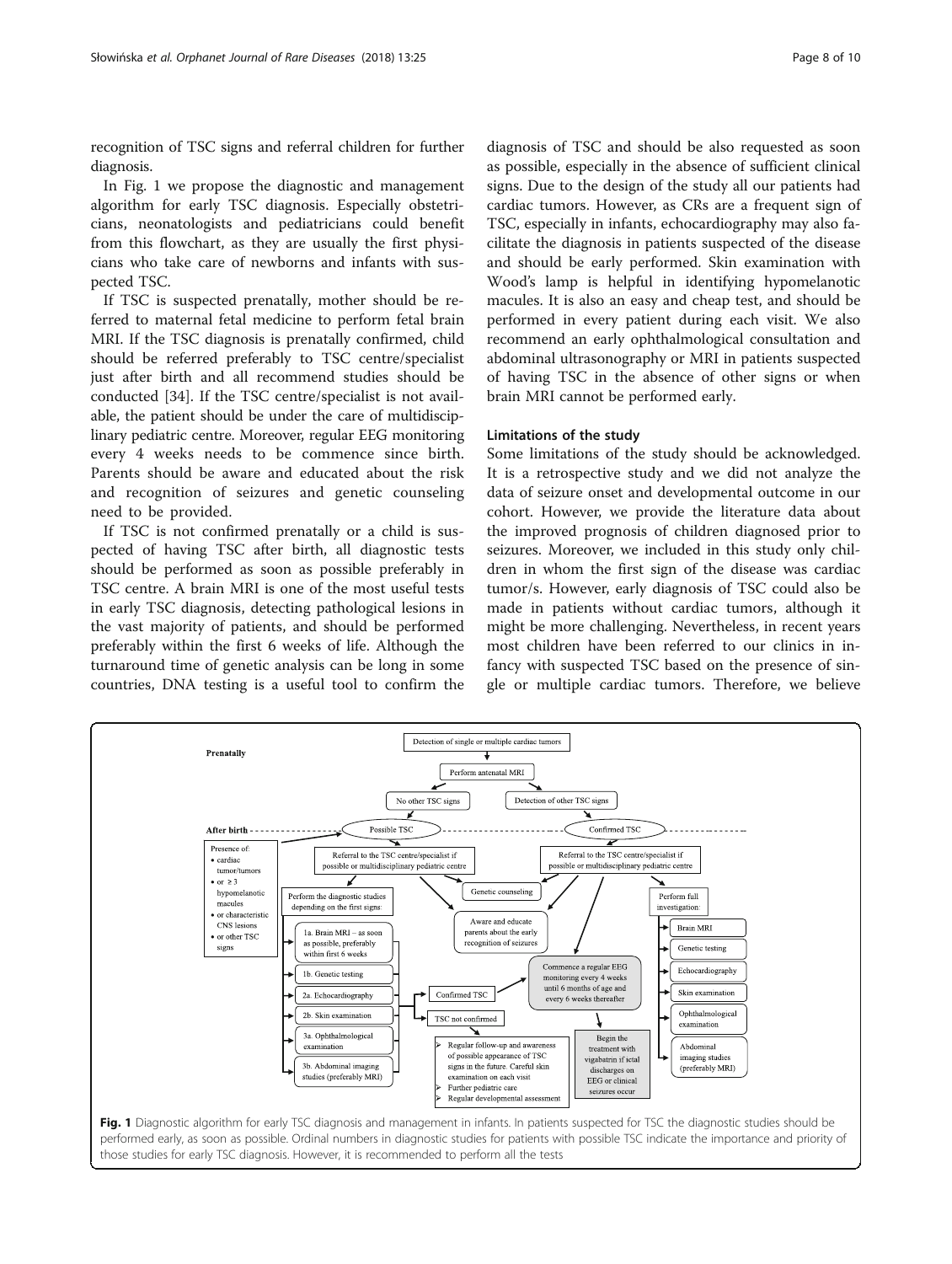<span id="page-8-0"></span>that this study will contribute to the earlier diagnosis of TSC, allowing the early introduction of EEG monitoring and antiepileptic treatment with a view to the improvement of neurodevelopmental outcome.

# Conclusions

Early diagnosis of TSC before seizure onset is feasible, and - in the light of recent studies and recommendations  $[10, 11, 13, 17–19, 33]$  $[10, 11, 13, 17–19, 33]$  $[10, 11, 13, 17–19, 33]$  $[10, 11, 13, 17–19, 33]$  $[10, 11, 13, 17–19, 33]$  $[10, 11, 13, 17–19, 33]$  $[10, 11, 13, 17–19, 33]$  - it is becoming pivotal for epilepsy management with possible improvement of the clinical outcome. Early TSC diagnosis is mostly based on clinical signs. Brain MRI, echocardiography and careful skin examination with Wood's lamp should be performed early in every young patient suspected of having TSC. Genetic testing for TSC1/2 mutations should also be conducted early, when possible. However, as in most cases the turnaround time is long and in some patients the mutation is not found, clinical studies for TSC signs remain the most substantial for early TSC diagnosis and cannot be abandoned.

#### Abbreviations

ADPKD: Autosomal dominant polycystic kidney disease; AMLs: Angiomyolipoma; CD: Cortical dysplasia; CNS: Central nervous system; CRs: Cardiac rhabdomyoma; CTs: Cardiac tumors; EEG: Electroencephalography; HMs: Hypomelanotic macules; MRC: Multiple renal cysts; MRH: Multiple retinal hamartomas; MRI: Magnetic resonance imaging; mTOR: Mammalian target of rapamycin; NGS: Next generation sequencing; NMI: No mutation identified.; OE: Ophthalmological examination; PE: Postnatal echocardiography; RAP: Retinal achromic patch; SE: skin examination; SEGA: Subependymal giant cell astrocytoma; SEN: Subependymal nodules; TSC: Tuberous sclerosis complex; TUS: Transfontanelle ultrasonography; US: Abdominal ultrasonography

#### Acknowledgements

We acknowledge Drs. Francesca Cervi, MD and Benedetta Cavirani, MD for assistance in collecting the data.

#### Funding

The study was in part supported by the 7th Framework Programme of European Commission within the Large-scale Integrating Project EPISTOP (Proposal No: 602391–2; Proposal title: "Long term, prospective study evaluating clinical and molecular biomarkers of epileptogenesis in a genetic model of epilepsy – tuberous sclerosis complex"; [www.EPISTOP.eu\)](http://www.epistop.eu), the Polish Ministerial funds for science (years 2014–2018) for the implementation of international co-financed project and the grant EPIMARKER of the Polish National Center for Research and Development No STRATEGMED3/ 306306/4/2016.

#### Availability of data and materials

The datasets used and analyzed during the current study are available from the corresponding author on reasonable request.

#### Authors' contributions

MS\* - designed the study, collected and analyzed the data and was the major contributor in writing the manuscript; SJ\* - designed the study, analyzed the data and was the major contributor in writing the manuscript; \*Those authors contributed equally to this work; AP – collected and analyzed the data regarding patients from San Paolo Hospital in Milan, contributed in writing the manuscript, managed and follow-up the patients from San Paolo Hospital in Milan; JB – collected the data regarding patients from The Children's Memorial Health Institute in Warsaw, managed and follow-up the patients from The Children's Memorial Health Institute in Warsaw; DC - collected the data regarding patients from The Children's Memorial Health Institute in Warsaw, managed and follow-up the patients from The Children's Memorial Health Institute in Warsaw; KS - collected the data regarding patients from The Children's

Memorial Health Institute in Warsaw, managed and follow-up the patients from The Children's Memorial Health Institute in Warsaw; EJ – performed and analyzed the ultrasound and MRI studies, collected the data regarding patients from The Children's Memorial Health Institute in Warsaw; AV - collected the data regarding patients from San Paolo Hospital in Milan, managed and followup the patients from San Paolo Hospital in Milan; FLB - collected the data regarding patients from San Paolo Hospital in Milan, managed and follow-up the patients from San Paolo Hospital in Milan; MPC – reviewed the manuscript, collected the data regarding patients from San Paolo Hospital in Milan, managed and follow-up the patients from San Paolo Hospital in Milan; KKJ - reviewed the manuscript, managed and follow-up the patients from The Children's Memorial Health Institute in Warsaw; All authors read and approved the final manuscript.

#### Ethics approval and consent to participate

The study was assessed by the Bioethical Committee in Children's Memorial Health Institute, Warsaw, Poland and the ethics approval was obtained.

#### Consent for publication

Not applicable.

#### Competing interests

The authors declare that they have no competing interests.

#### Publisher's Note

Springer Nature remains neutral with regard to jurisdictional claims in published maps and institutional affiliations.

#### Author details

<sup>1</sup>Department of Neurology and Epileptology, The Children's Memorial Health Institute, Al. Dzieci Polskich 20, 04-730 Warszawa, Poland. <sup>2</sup>Department of Child Neurology, Medical University of Warsaw, Ul. Żwirki I Wigury 63A, 02-091 Warszawa, Poland. <sup>3</sup>Child Neuropsychiatry Unit - Epilepsy Center, San Paolo Hospital, Via Antonio di Rudinì, 8, 20142 Milan, Italy. <sup>4</sup>Department of Health Sciences, Università degli Studi di Milano, Via Antonio di Rudinì, 8, 20142 Milan, Italy. <sup>5</sup>Department of Pediatrics, Division of Medical Genetics University of Utah School of Medicine, Salt Lake City, UT, USA. <sup>6</sup>Department of Radiology, The Children's Memorial Health Institute, Al. Dzieci Polskich 20, 04-730 Warszawa, Poland.

### Received: 7 November 2017 Accepted: 10 January 2018 Published online: 29 January 2018

#### References

- 1. Curatolo P, Bombardieri R, Jozwiak S. Tuberous sclerosis. Lancet. 2008;372: 657–68.
- 2. Curatolo P, Maria BL. Tuberous sclerosis. In: Dulac O, Lassonde M, Sarnat HB, editors. Handbook of Clinical Neurology. Pediatric Neurology Part I, vol. Vol. 111: Elsevier; 2013. p. 323–31.
- 3. Józwiak S, Schwartz RA, Janniger CK, et al. Usefulness of diagnostic criteria of tuberous sclerosis complex in pediatric patients. J Child Neurol. 2000; 15(10):652–9.
- 4. Northrup H, Krueger DA and on behalf of the International tuberous sclerosis complex consensus group. Tuberous sclerosis complex diagnostic criteria update: recommendations of the 2012 international tuberous sclerosis complex consensus conference, Pediatr Neurol 2013;49(4):243–254.
- 5. Curatolo P, Moavero R, de Vries PJ. Neurological and neuropsychiatric aspects of tuberous sclerosis complex. Lancet Neurol. 2015;14:733–45.
- 6. Chu-Shore CJ, Major P, Camposano S, et al. The natural history of epilepsy in tuberous sclerosis complex. Epilepsia. 2010;51(7):1236–41.
- 7. Saxena A, Sampson JR. Epilepsy in tuberous sclerosis: phenotypes, mechanisms, and treatments. Semin Neurol. 2015;35:269–76.
- Wu JY, Peters JM, Goyal M, et al. Clinical electroencephalographic biomarker for impending epilepsy in asymptomatic tuberous sclerosis complex infants. Pediatr Neurol. 2016;54:29–34.
- 9. Cusmai R, Moavero R, Bombardieri R, et al. Long-term neurological outcome in children with early-onset epilepsy associated with tuberous sclerosis. Epilepsy Behav. 2011;22(4):735–9.
- 10. Jozwiak S, Kotulska K, Domanska-Pakiela D, et al. Antiepileptic treatment before the onset of seizures reduces epilepsy severity and risk of mental retardation in infants with tuberous sclerosis complex Eur. J Pediatr Neurol. 2011;15:424–31.